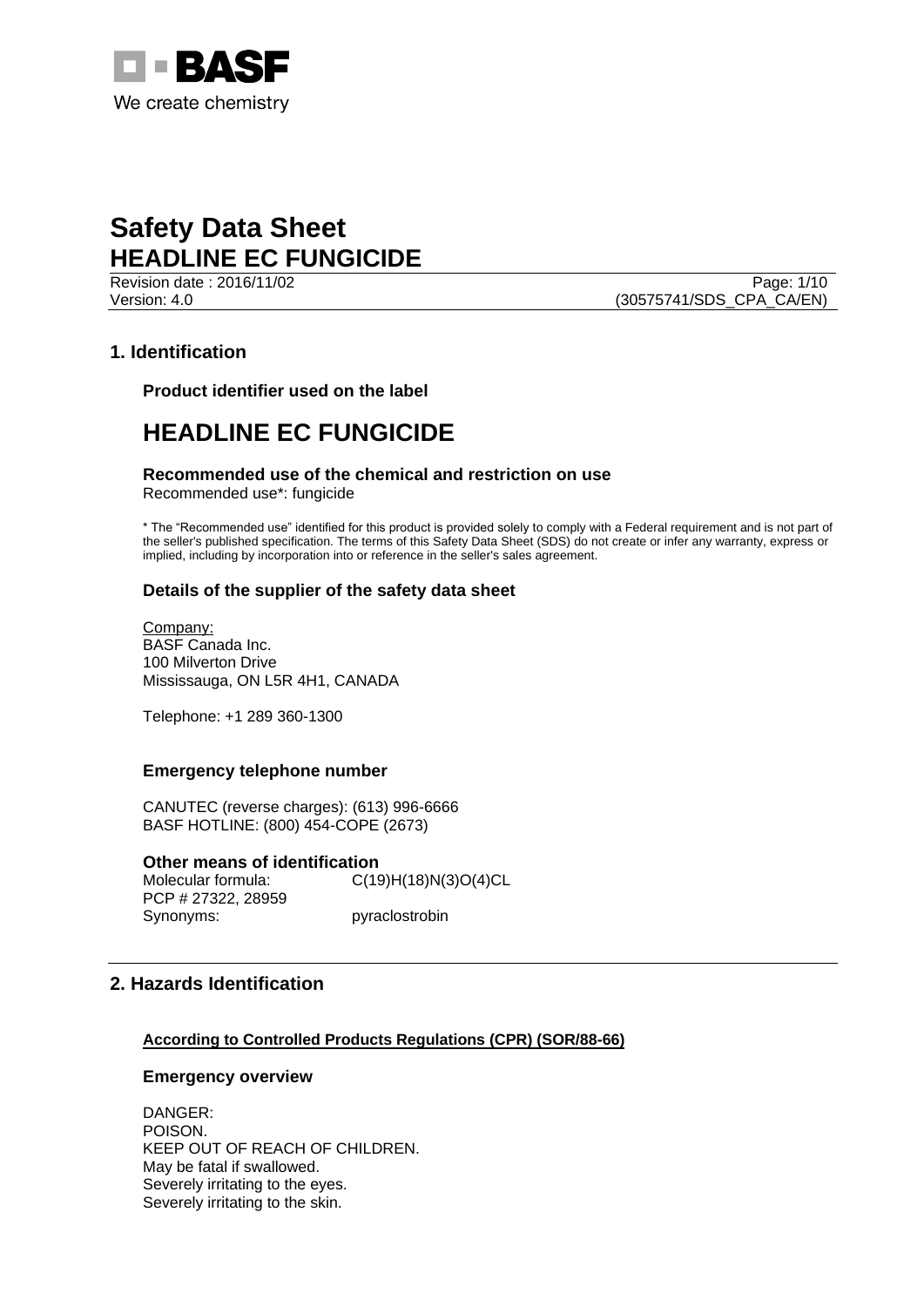Revision date : 2016/11/02 Page: 2/10

Do not get in eyes, on skin, or on clothing. Wash thoroughly after handling.

## **3. Composition / Information on Ingredients**

### **According to Hazardous Products Regulations (HPR) (SOR/2015-17)**

| <b>CAS Number</b> | Weight %     | <b>Chemical name</b>   |
|-------------------|--------------|------------------------|
| 175013-18-0       | 23.6 %       | Pyraclostrobin         |
| 64742-94-5        | $\leq$ 40.0% | solvent naphtha        |
| $91 - 57 - 6$     | $\leq$ 14.0% | Naphthalene, 2-methyl- |
| $91 - 20 - 3$     | $\leq 8.0\%$ | naphthalene            |
| $90-12-0$         | $\leq 6.0\%$ | Naphthalene, 1-methyl- |
| 104-76-7          | $< 3.0\%$    | 2-ethylhexan-1-ol      |

## **4. First-Aid Measures**

#### **Description of first aid measures**

#### **General advice:**

First aid personnel should pay attention to their own safety. If the patient is likely to become unconscious, place and transport in stable sideways position (recovery position). Immediately remove contaminated clothing.

#### **If inhaled:**

Keep patient calm, remove to fresh air, seek medical attention.

#### **If on skin:**

Immediately wash thoroughly with soap and water, seek medical attention.

#### **If in eyes:**

Wash affected eyes for at least 15 minutes under running water with eyelids held open, consult an eye specialist.

#### **If swallowed:**

Immediately rinse mouth and then drink 200-300 ml of water, seek medical attention. Do not induce vomiting due to aspiration hazard.

#### **Most important symptoms and effects, both acute and delayed**

Symptoms: The most important known symptoms and effects are described in the labelling (see section 2) and/or in section 11., Further important symptoms and effects are so far not known. Hazards: Vomiting may cause aspiration pneumonia due to the ingredients. Because of the increased risk of chemical pneumonia or pulmonary edema caused by aspiration of the hydrocarbon solvent, vomiting should be induced only under professional supervision.

#### **Indication of any immediate medical attention and special treatment needed**

#### Note to physician

Treatment: Treat according to symptoms (decontamination, vital functions), no known specific antidote.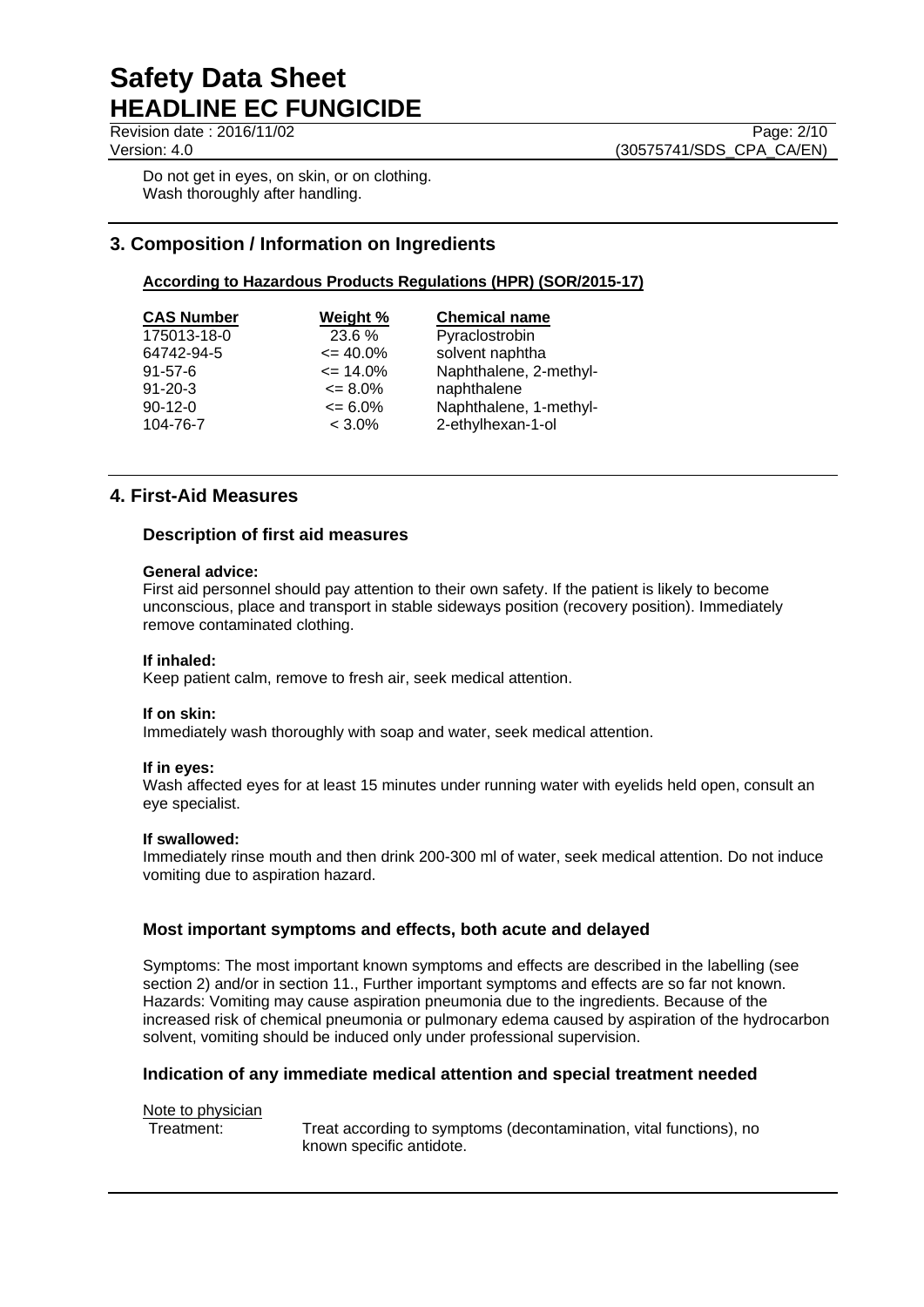Revision date : 2016/11/02 Page: 3/10 Version: 4.0 (30575741/SDS\_CPA\_CA/EN)

## **5. Fire-Fighting Measures**

### **Extinguishing media**

Suitable extinguishing media: water spray, foam, dry powder, carbon dioxide

Unsuitable extinguishing media for safety reasons: water jet

#### **Special hazards arising from the substance or mixture**

Hazards during fire-fighting:

carbon monoxide, carbon dioxide, nitrogen oxide, nitrogen dioxide, Hydrogen chloride, halogenated hydrocarbons, Hydrocarbons,

If product is heated above decomposition temperature, toxic vapours will be released. The substances/groups of substances mentioned can be released if the product is involved in a fire.

#### **Advice for fire-fighters**

Protective equipment for fire-fighting: Wear self-contained breathing apparatus and chemical-protective clothing.

#### **Further information:**

Collect contaminated extinguishing water separately, do not allow to reach sewage or effluent systems. Dispose of fire debris and contaminated extinguishing water in accordance with official regulations. In case of fire and/or explosion do not breathe fumes. Keep containers cool by spraying with water if exposed to fire.

### **6. Accidental release measures**

#### **Personal precautions, protective equipment and emergency procedures**

Do not breathe vapour/spray. Use personal protective clothing. Avoid contact with the skin, eyes and clothing.

#### **Environmental precautions**

Do not discharge into drains/surface waters/groundwater. Do not discharge into the subsoil/soil.

#### **Methods and material for containment and cleaning up**

Dike spillage. Pick up with suitable absorbent material. Place into suitable containers for reuse or disposal in a licensed facility. Spilled substance/product should be recovered and applied according to label rates whenever possible. If application of spilled substance/product is not possible, then spills should be contained, solidified, and placed in suitable containers for disposal. After decontamination, spill area can be washed with water. Collect wash water for approved disposal.

### **7. Handling and Storage**

#### **Precautions for safe handling**

No special measures necessary if stored and handled correctly. Ensure thorough ventilation of stores and work areas. When using do not eat, drink or smoke. Hands and/or face should be washed before breaks and at the end of the shift. Remove contaminated clothing and protective equipment before entering eating areas.

#### Protection against fire and explosion:

The relevant fire protection measures should be noted. Fire extinguishers should be kept handy. Avoid all sources of ignition: heat, sparks, open flame. Sources of ignition should be kept well clear.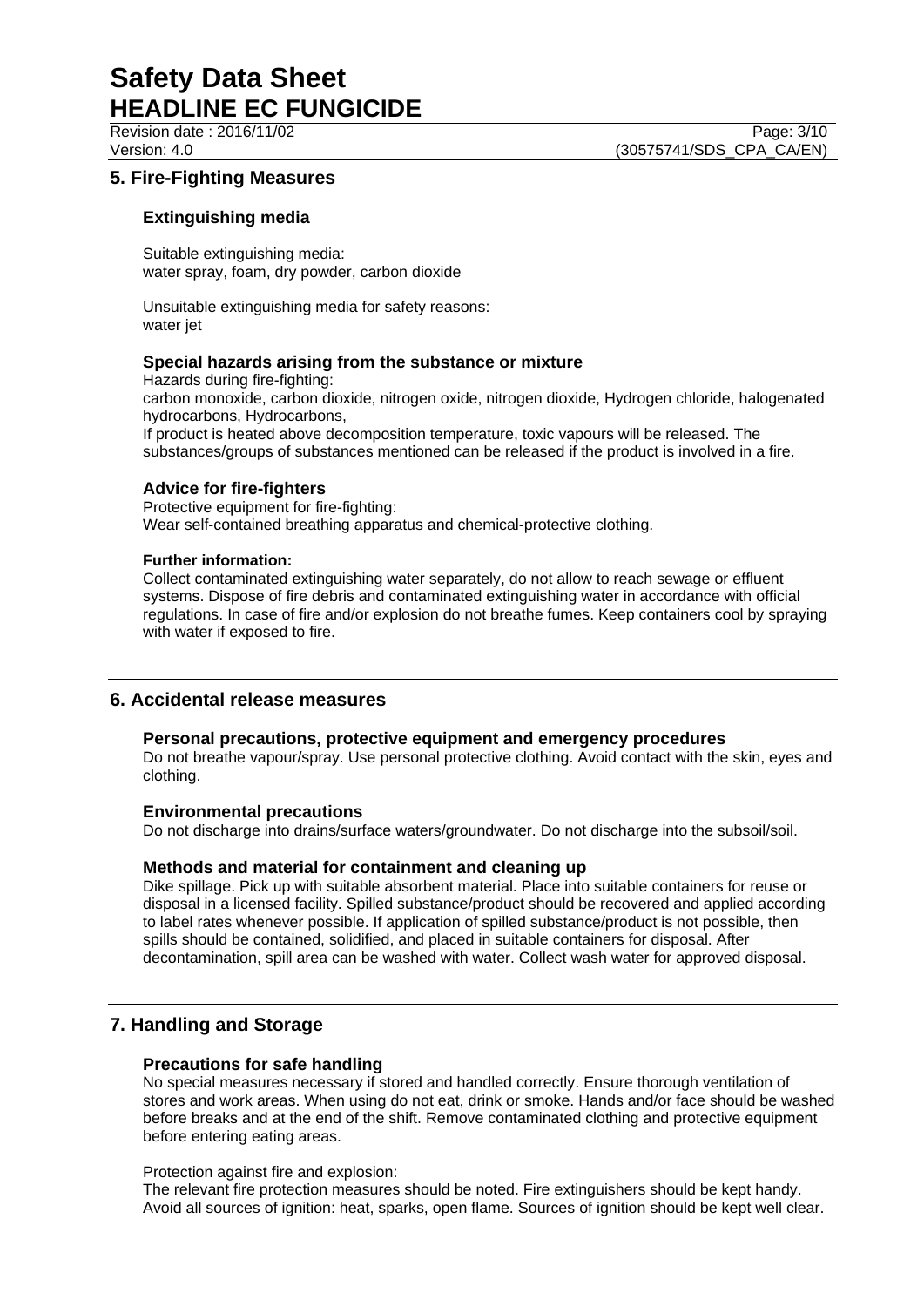Revision date : 2016/11/02 Page: 4/10

Version: 4.0 (30575741/SDS\_CPA\_CA/EN)

Avoid extreme heat. Keep away from oxidizable substances. Electrical equipment should conform to national electric code. Ground all transfer equipment properly to prevent electrostatic discharge. Electrostatic discharge may cause ignition.

## **Conditions for safe storage, including any incompatibilities**

Segregate from foods and animal feeds.

Further information on storage conditions: Keep only in the original container in a cool, dry, wellventilated place away from ignition sources, heat or flame. Protect containers from physical damage. Protect against contamination. The authority permits and storage regulations must be observed. Protect from temperatures below: 0 °C

Changes in the properties of the product may occur if substance/product is stored below indicated temperature for extended periods of time.

Protect from temperatures above: 40 °C

Changes in the properties of the product may occur if substance/product is stored above indicated temperature for extended periods of time.

## **8. Exposure Controls/Personal Protection**

**Users of a pesticidal product should refer to the product label for personal protective equipment requirements.**

## **Components with occupational exposure limits**

| naphthalene            | OSHA PEL<br><b>ACGIH TLV</b> | PEL 10 ppm 50 mg/m3; STEL value 15 ppm<br>75 mg/m3; TWA value 10 ppm 50 mg/m3;<br>TWA value 10 ppm; STEL value 15 ppm;<br>Skin Designation ;<br>The substance can be absorbed through the skin. |
|------------------------|------------------------------|-------------------------------------------------------------------------------------------------------------------------------------------------------------------------------------------------|
| solvent naphtha        | OSHA PEL                     | PEL 100 ppm 400 mg/m3; TWA value 100<br>ppm 400 mg/m3 ;                                                                                                                                         |
| Naphthalene, 1-methyl- | <b>ACGIH TLV</b>             | TWA value 0.5 ppm; Skin Designation;<br>The substance can be absorbed through the skin.                                                                                                         |
| Naphthalene, 2-methyl- | ACGIH TLV                    | TWA value 0.5 ppm; Skin Designation;<br>The substance can be absorbed through the skin.                                                                                                         |

### **Personal protective equipment**

#### **Respiratory protection:**

Wear respiratory protection if ventilation is inadequate. Wear a NIOSH-certified (or equivalent) TC23C Chemical/Mechanical type filter system to remove a combination of particles, gas and vapours. For situations where the airborne concentrations may exceed the level for which an air purifying respirator is effective, or where the levels are unknown or Immediately Dangerous to Life or Health (IDLH), use NIOSH-certified full facepiece pressure demand self-contained breathing apparatus (SCBA) or a full facepiece pressure demand supplied-air respirator (SAR) with escape provisions.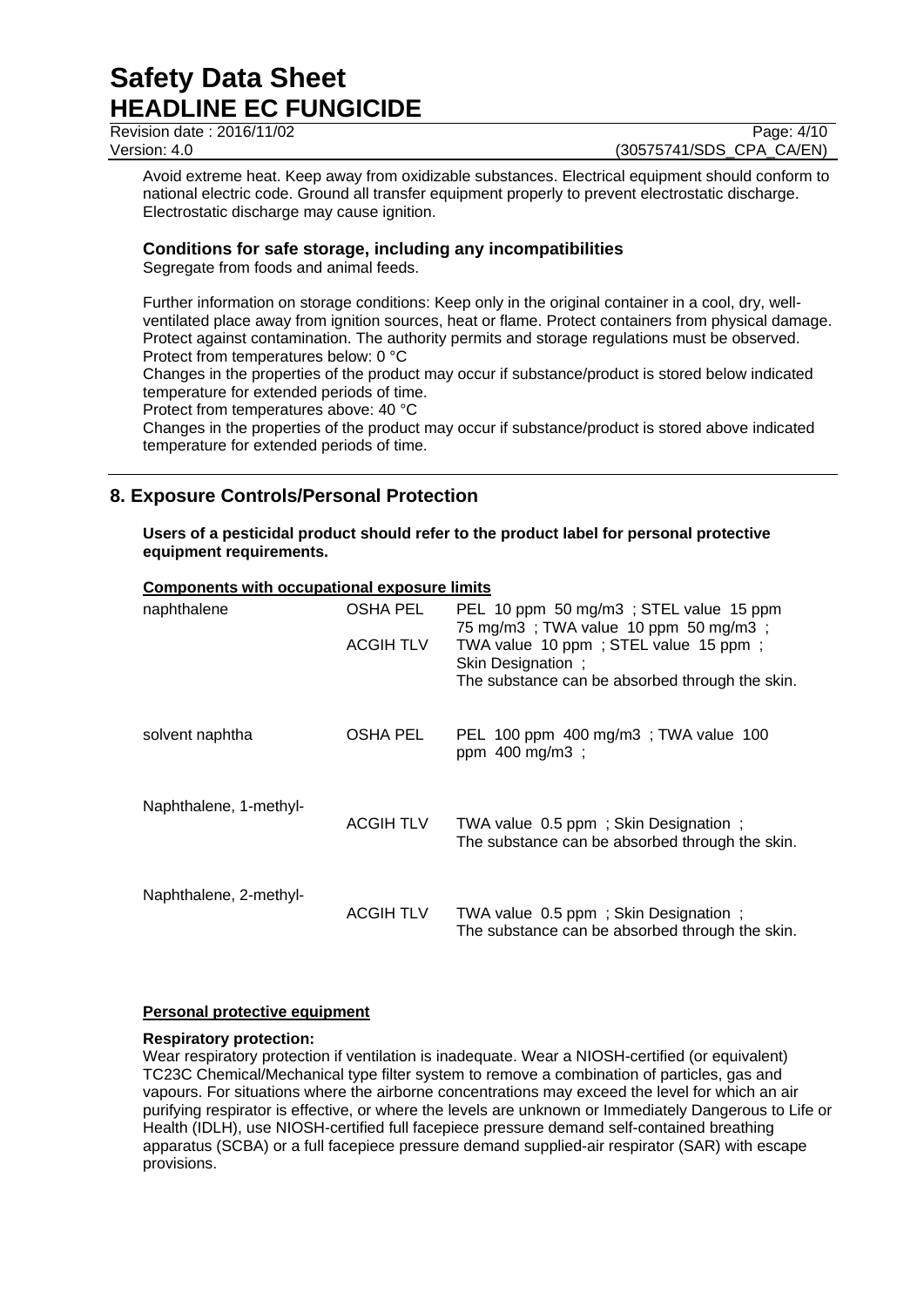Revision date : 2016/11/02 Page: 5/10

Version: 4.0 (30575741/SDS\_CPA\_CA/EN)

#### **Hand protection:**

Chemical resistant protective gloves, Protective glove selection must be based on the user's assessment of the workplace hazards.

#### **Eye protection:**

Safety glasses with side-shields. Tightly fitting safety goggles (chemical goggles). Wear face shield if splashing hazard exists.

#### **Body protection:**

Body protection must be chosen depending on activity and possible exposure, e.g. head protection, apron, protective boots, chemical-protection suit.

#### **General safety and hygiene measures:**

Wear long sleeved work shirt and long work pants in addition to other stated personal protective equipment. Work place should be equipped with a shower and an eye wash. Handle in accordance with good industrial hygiene and safety practice. Personal protective equipment should be decontaminated prior to reuse. Gloves must be inspected regularly and prior to each use. Replace if necessary (e.g. pinhole leaks). Take off immediately all contaminated clothing. Store work clothing separately. Hands and/or face should be washed before breaks and at the end of the shift. No eating, drinking, smoking or tobacco use at the place of work. Keep away from food, drink and animal feeding stuffs.

## **9. Physical and Chemical Properties**

| Form:                       | liquid                                                      |                  |
|-----------------------------|-------------------------------------------------------------|------------------|
| Odour:                      | aromatic                                                    |                  |
| Odour threshold:            | Not determined since harmful by inhalation.                 |                  |
| Colour:                     | dark yellow                                                 |                  |
| pH value:                   | approx. $5 - 7$                                             |                  |
|                             | $(1\%$ (m), approx. 20 °C)                                  |                  |
| Melting point:              | approx. -8 °C                                               |                  |
|                             | Information applies to the solvent.                         |                  |
| Boiling point:              | approx. 220 - 293 °C                                        |                  |
|                             | Information applies to the solvent.                         |                  |
| Flash point:                | approx. 98 °C                                               | (Directive       |
|                             |                                                             | 92/69/EEC, A.9)  |
| Flammability:               | Product is combustible.                                     |                  |
| Lower explosion limit:      | approx. 0.7 %(V)                                            |                  |
|                             | Information applies to the solvent.                         |                  |
| Upper explosion limit:      | approx. 5.6 %(V)                                            |                  |
|                             | Information applies to the solvent.                         |                  |
| Autoignition:               | approx. 475 °C                                              | (Directive       |
|                             |                                                             |                  |
|                             |                                                             | 92/69/EEC, A.15) |
| Vapour pressure:            | approx. 0.05 hPa                                            |                  |
|                             | (approx. 20 $°C$ )                                          |                  |
|                             | Information applies to the solvent.                         |                  |
| Density:                    | approx. 1.06 g/cm3                                          | (OECD Guideline  |
|                             | (approx. 20 $°C$ )                                          | 109)             |
| Vapour density:             | not applicable                                              |                  |
| Partitioning coefficient n- | not applicable                                              |                  |
| octanol/water (log Pow):    |                                                             |                  |
| Thermal decomposition:      | carbon monoxide, carbon dioxide, nitrogen dioxide, nitrogen |                  |
|                             | oxide, Hydrogen chloride, halogenated hydrocarbons,         |                  |
|                             | Hydrocarbons                                                |                  |
|                             | Stable at ambient temperature. If product is heated above   |                  |
|                             | decomposition temperature toxic vapours may be released.    |                  |
| Viscosity, kinematic:       | approx. 8.5 mm2/s                                           | (OECD 114)       |
|                             | (approx. 40 $°C$ )                                          |                  |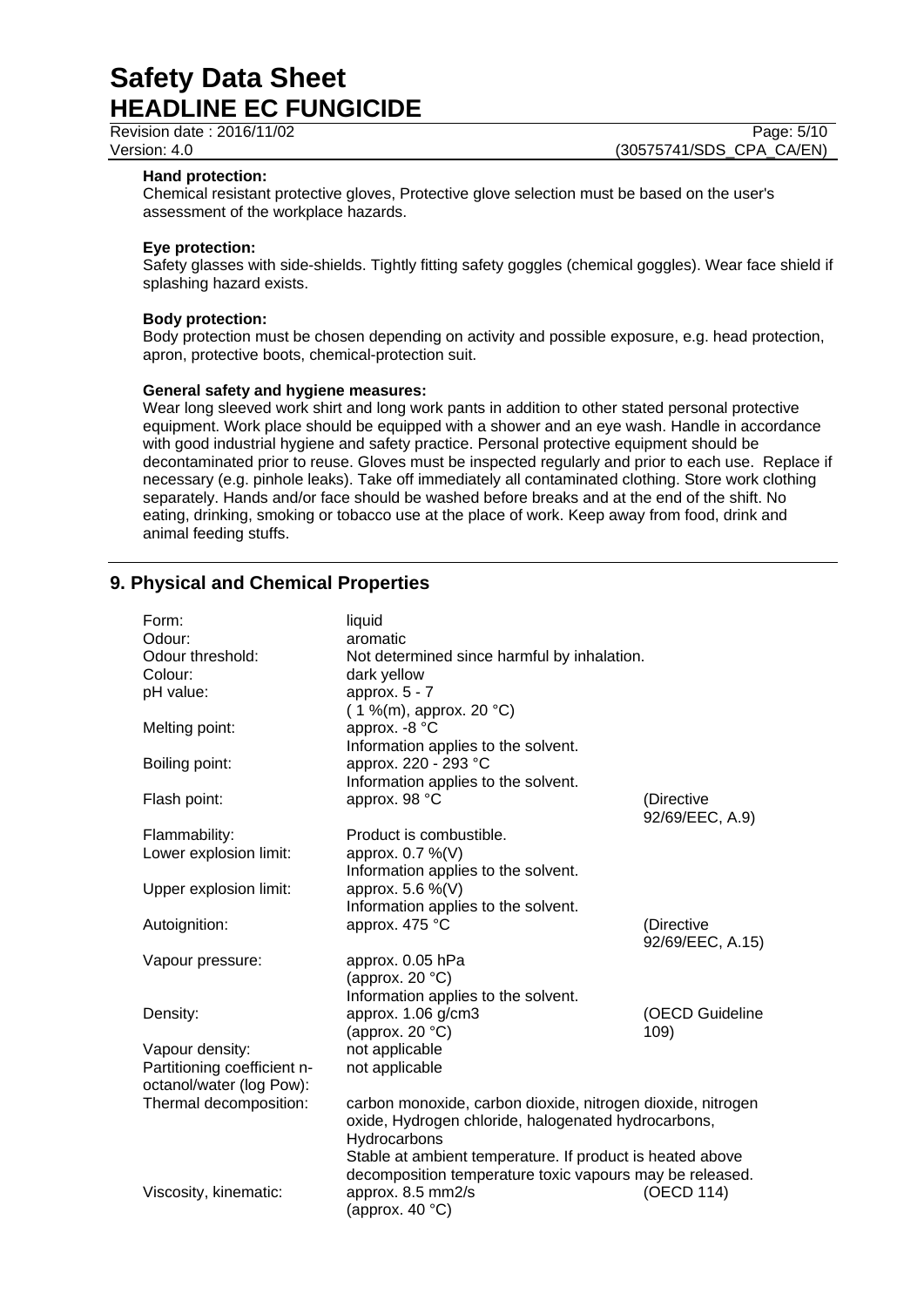Revision date : 2016/11/02 Page: 6/10

Version: 4.0 (30575741/SDS\_CPA\_CA/EN)

| Solubility in water:<br>Evaporation rate:<br>Other Information: | emulsifiable, insoluble<br>not applicable<br>If necessary, information on other physical and chemical<br>parameters is indicated in this section.<br>The product has not been tested. The statement has been<br>derived from substances/products of a similar structure or |
|-----------------------------------------------------------------|----------------------------------------------------------------------------------------------------------------------------------------------------------------------------------------------------------------------------------------------------------------------------|
|                                                                 | composition.                                                                                                                                                                                                                                                               |

## **10. Stability and Reactivity**

#### **Reactivity**

No hazardous reactions if stored and handled as prescribed/indicated.

Corrosion to metals: Corrosive effects to metal are not anticipated.

Oxidizing properties: Not an oxidizer.

#### **Chemical stability**

The product is stable if stored and handled as prescribed/indicated.

#### **Possibility of hazardous reactions**

No hazardous reactions if stored and handled as prescribed/indicated.

#### **Conditions to avoid**

Avoid sources of ignition. Avoid electro-static discharge. Avoid direct sunlight.

#### **Incompatible materials**

strong bases, strong acids, strong oxidizing agents

### **Hazardous decomposition products**

Decomposition products:

Hazardous decomposition products: No hazardous decomposition products if stored and handled as prescribed/indicated.

Thermal decomposition: Possible thermal decomposition products: carbon monoxide, carbon dioxide, nitrogen dioxide, nitrogen oxide, Hydrogen chloride, halogenated hydrocarbons, Hydrocarbons Stable at ambient temperature. If product is heated above decomposition temperature toxic vapours may be released.

## **11. Toxicological information**

### **Primary routes of exposure**

Routes of entry for solids and liquids are ingestion and inhalation, but may include eye or skin contact. Routes of entry for gases include inhalation and eye contact. Skin contact may be a route of entry for liquefied gases.

### **Acute Toxicity/Effects**

Acute toxicity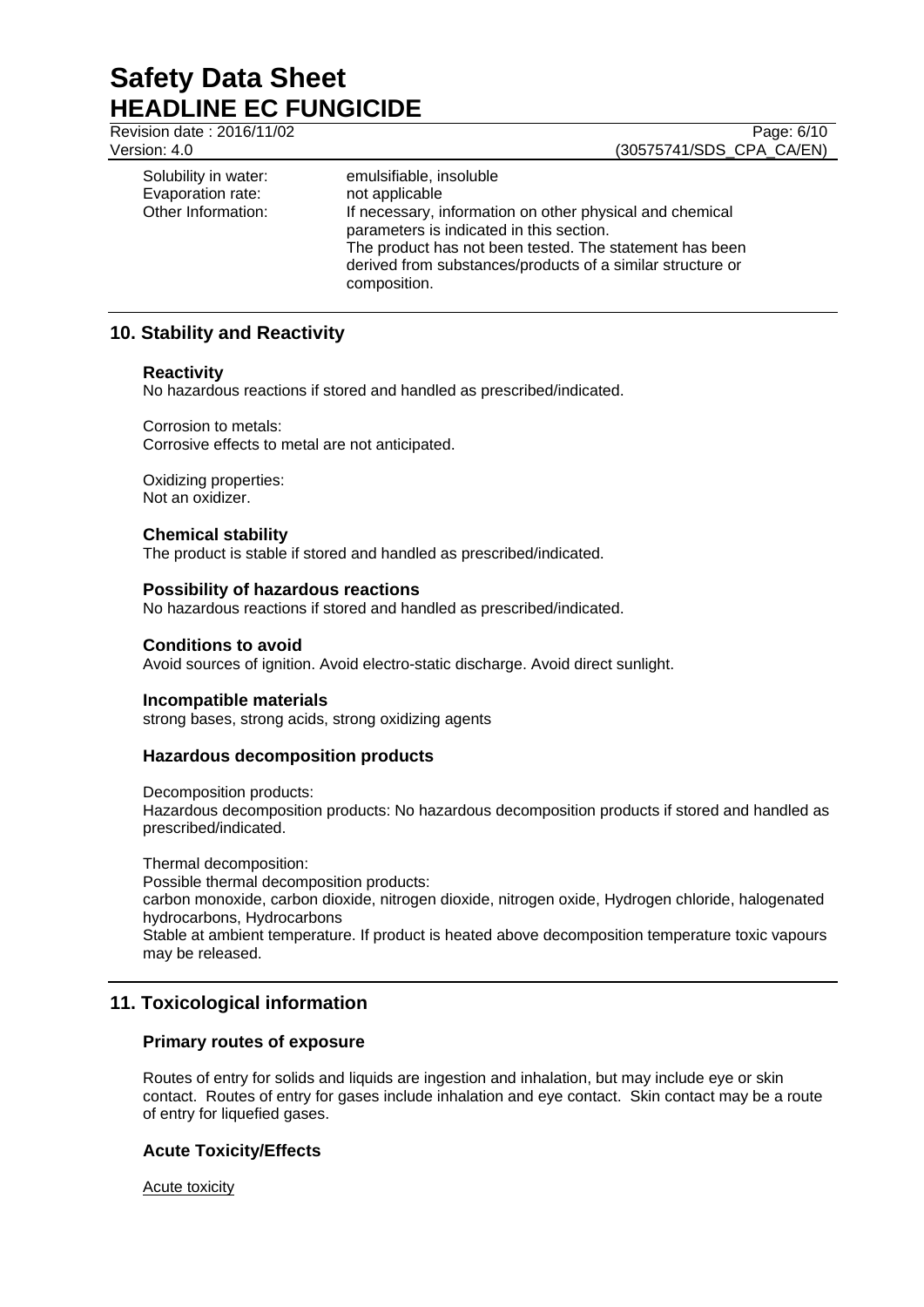Revision date : 2016/11/02 Page: 7/10

Version: 4.0 (30575741/SDS\_CPA\_CA/EN)

Assessment of acute toxicity: Ingestion may cause death unless treated promptly. Harmful by inhalation and in contact with skin.

Oral

Type of value: LD50 Species: rat (female) Value: 260 mg/kg (OECD Guideline 423)

Dermal

Type of value: LD50 Species: rat (male/female) Value: > 4,000 mg/kg (OECD Guideline 402) No mortality was observed.

Assessment other acute effects Assessment of STOT single: Causes temporary irritation of the respiratory tract.

Target organ: Respiratory system

#### Irritation / corrosion

Assessment of irritating effects: Eye contact causes irritation. Skin contact causes irritation. The product has not been tested. The statement has been derived from substances/products of a similar structure or composition.

Skin Species: rabbit Result: Irritant. Method: OECD Guideline 404

Eye Species: rabbit Result: Irritant. Method: OECD Guideline 405

**Sensitization** 

Assessment of sensitization: Skin sensitizing effects were not observed in animal studies.

Buehler test Species: guinea pig Result: Non-sensitizing. Method: OECD Guideline 406

## **Chronic Toxicity/Effects**

#### Repeated dose toxicity

Assessment of repeated dose toxicity: The product has not been tested. The statement has been derived from the properties of the individual components.

### *Information on: Pyraclostrobin*

*Assessment of repeated dose toxicity: After repeated exposure the prominent effect is local irritation. The substance may cause damage to the olfactory epithelium after repeated inhalation.*

### *Information on: 2-ethylhexan-1-ol*

*Assessment of repeated dose toxicity: Repeated exposure to high doses of the substance causes reversible liver changes in rodents. According to present knowledge, these effects do not occur in man.*

*May cause liver and kidney damage.*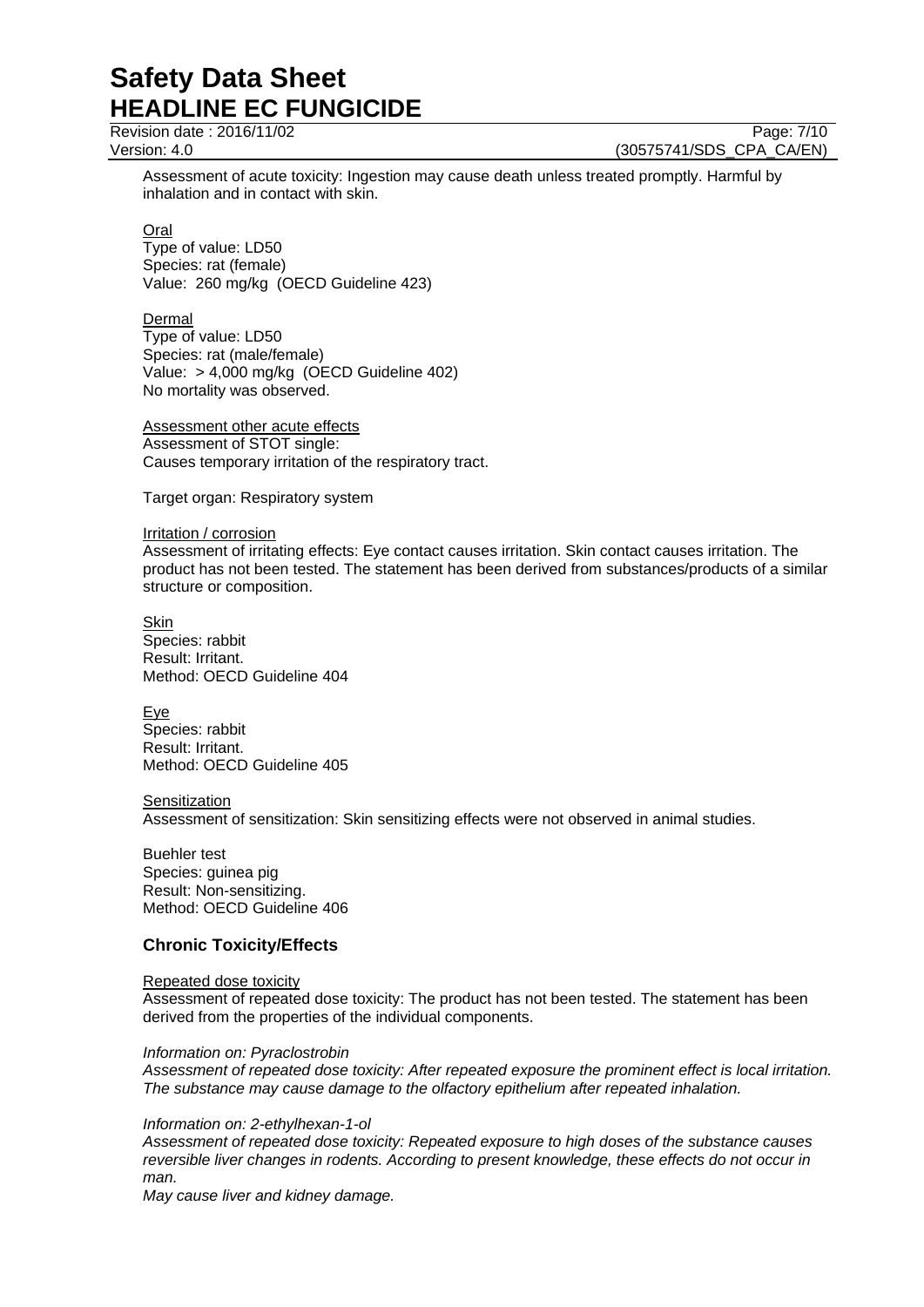Revision date : 2016/11/02 Page: 8/10

----------------------------------

Genetic toxicity

Assessment of mutagenicity: The product has not been tested. The statement has been derived from the properties of the individual components.

#### *Information on: naphthalene*

----------------------------------

*Assessment of mutagenicity: The substance was not mutagenic in bacteria. The substance was mutagenic in a mammalian cell culture test system. The substance was not mutagenic in a test with mammals. Literature data.*

**Carcinogenicity** 

Assessment of carcinogenicity: The product has not been tested. The statement has been derived from the properties of the individual components.

*Information on: Pyraclostrobin*

*Assessment of carcinogenicity: In long-term studies in rats and mice in which the substance was given by feed, a carcinogenic effect was not observed.*

----------------------------------

#### Reproductive toxicity

Assessment of reproduction toxicity: The product has not been tested. The statement has been derived from the properties of the individual components. The results of animal studies gave no indication of a fertility impairing effect.

#### **Teratogenicity**

Assessment of teratogenicity: The product has not been tested. The statement has been derived from the properties of the individual components. Animal studies gave no indication of a developmental toxic effect at doses that were not toxic to the parental animals.

Other Information

Misuse can be harmful to health.

#### **Symptoms of Exposure**

The most important known symptoms and effects are described in the labelling (see section 2) and/or in section 11., Further important symptoms and effects are so far not known.

Medical conditions aggravated by overexposure

Individuals with pre-existing diseases of the respiratory system, skin or eyes may have increased susceptibility to excessive exposures.

### **12. Ecological Information**

#### **Toxicity**

Aquatic toxicity Assessment of aquatic toxicity: Very toxic (acute effect) to aquatic organisms.

Toxicity to fish LC50 (96 h) 0.0229 mg/l, Oncorhynchus mykiss (Directive 84/449/EEC, C.1, static)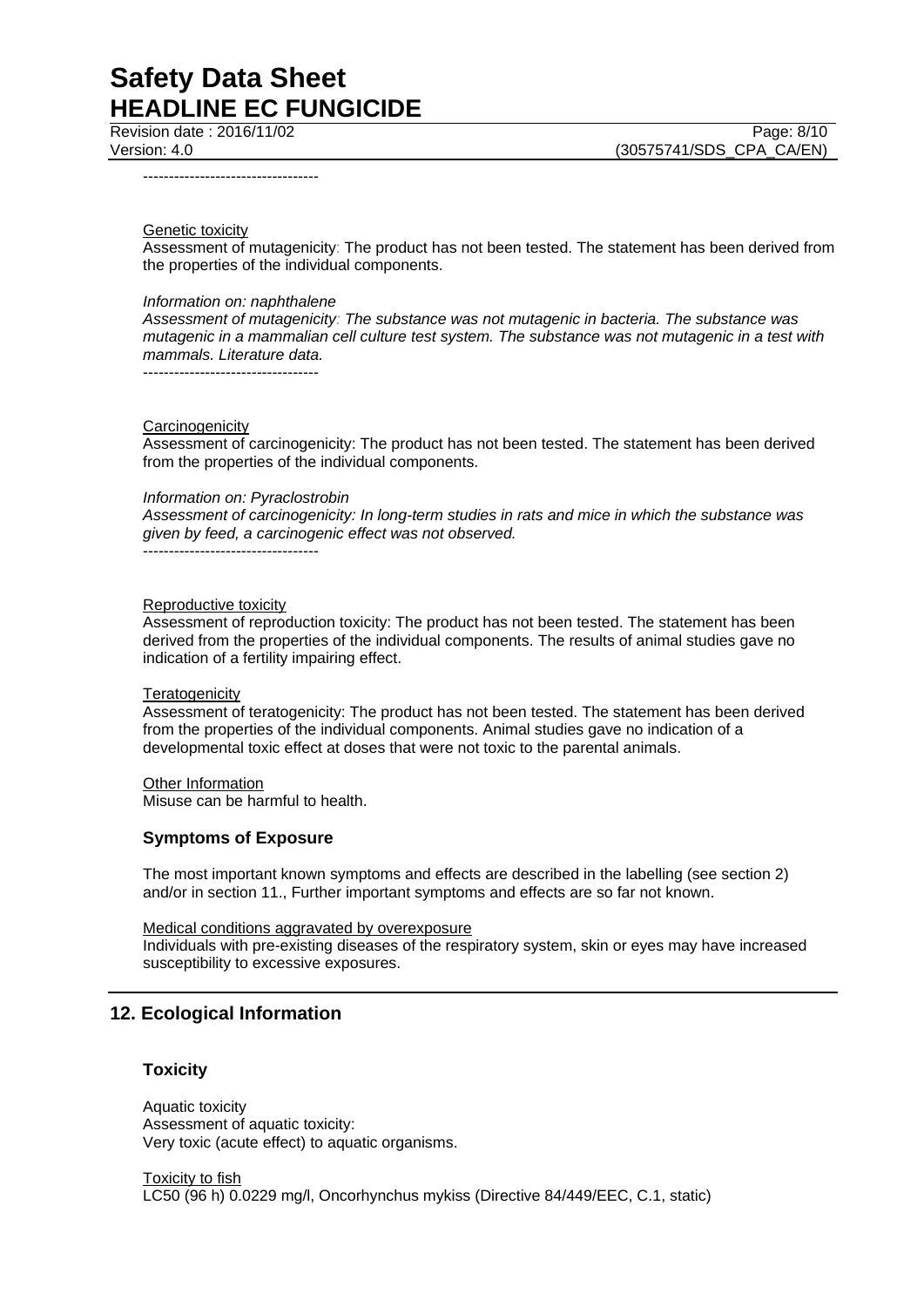Revision date : 2016/11/02 Page: 9/10

Version: 4.0 (30575741/SDS\_CPA\_CA/EN)

## Aquatic invertebrates

EC50 (48 h) 0.046 mg/l, Daphnia magna (OECD Guideline 202, part 1, static)

Aquatic plants EC50 (72 h) 0.69 mg/l (growth rate), Pseudokirchneriella subcapitata (OECD Guideline 201)

#### Assessment of terrestrial toxicity

With high probability not acutely harmful to terrestrial organisms.

#### **Mobility in soil**

Assessment transport between environmental compartments The product has not been tested. The statement has been derived from the properties of the individual components.

#### *Information on: Pyraclostrobin*

*Following exposure to soil, adsorption to solid soil particles is probable, therefore contamination of groundwater is not expected.*

----------------------------------

#### **Additional information**

Other ecotoxicological advice: Do not discharge product into the environment without control.

## **13. Disposal considerations**

#### **Waste disposal of substance:**

See product label for disposal and recycling instructions.

#### **Container disposal:**

Contaminated packaging should be emptied as far as possible and disposed of in the same manner as the substance/product.

## **14. Transport Information**

#### **Land transport** TDG

Hazard class: 6.1 Packing group: III<br>
ID number: UN 2902 ID number: Hazard label: 6.1, EHSM Proper shipping name: PESTICIDE, LIQUID, TOXIC, N.O.S. (contains SOLVENT NAPHTHA, PYRACLOSTROBIN)

#### **Sea transport** IMDG

| 6.1       |
|-----------|
| ш         |
| UN 2902   |
| 6.1, EHSM |
|           |